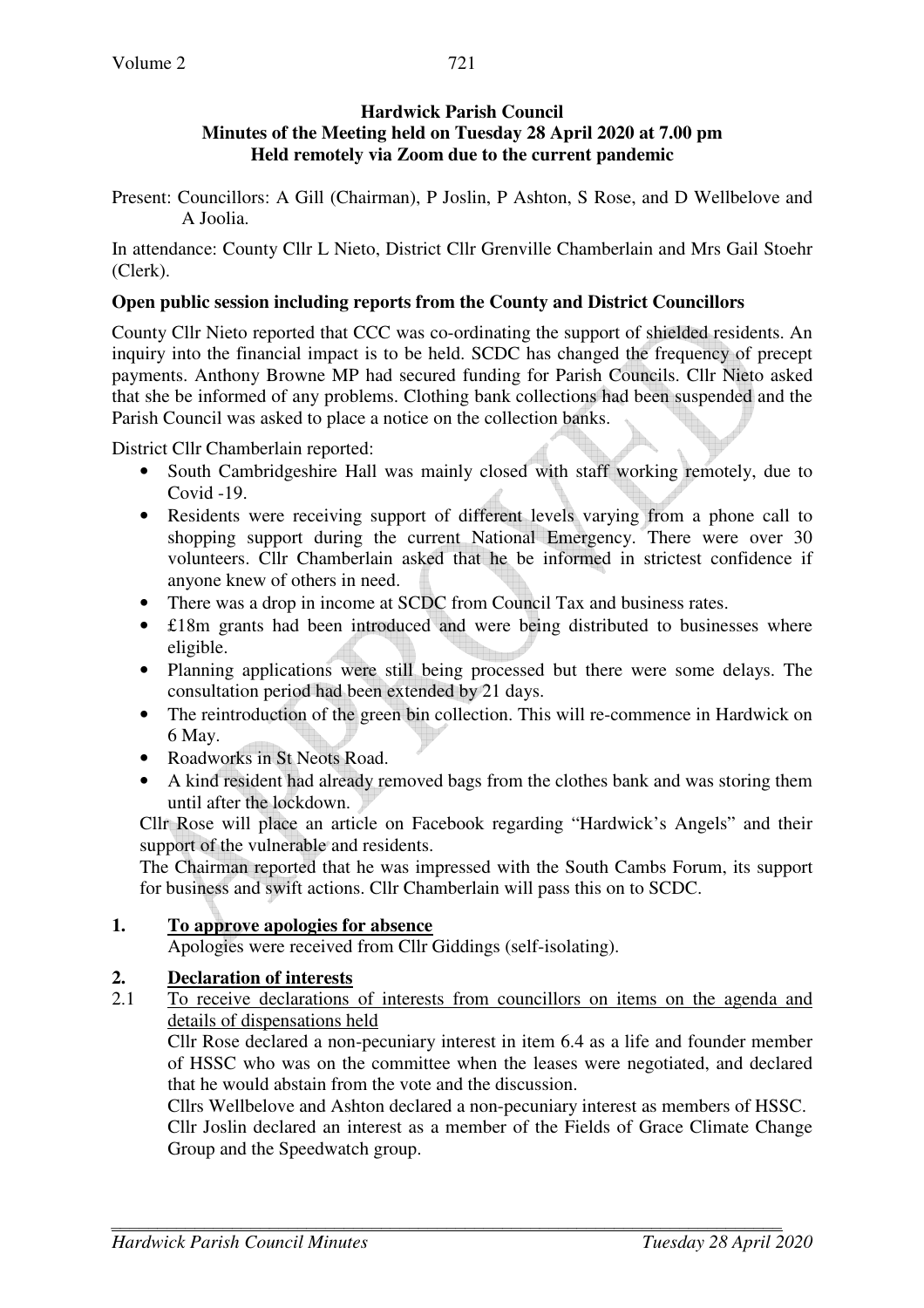2.2 To receive written and grant any requests for dispensation as appropriate for items on this agenda None.

## **3. To approve the minutes of the previous meeting on 25 February**

 RESOLVED that the minutes of the meeting on 25 February be approved and signed by the Chairman as a true record. <sup>(Prop DW, 2nd PJ, unanimous)</sup>

### **4. To consider co-option to fill casual vacancy (3 vacancies) – Ackbar Joolia, 57 St Neots Road**

RESOLVED to co-opt Ackbar Joolia as a member of the Parish Council. (Prop SR, 2nd AG, unanimous)

Cllr Joolia signed the Declaration of Acceptance of Office before taking his seat. The training available was outlined.

# **5. Matters arising and carried forward from the last or previous meetings for discussion/decisions**<br>5.1 (4.1) Planting of three

 $(4.1)$  Planting of three free trees - update

 RESOLVED to note that two trees had been purchased using the £60 voucher, that after lockdown one will be planted in the open area in Pershore Road, and the other on the green area in Cambridge Road to replace a dead tree.

5.2 (4.5) Maintenance of Miller's Way – update including report on meeting and recommendation

RESOLVED to receive the verbal report from the Chairman on a meeting with Persimmon attended by Cllrs Gill and Joslin and a resident. Persimmon had agreed in principle to the upgrade and transfer of the land thereafter to the Parish Council but would need advice first from a contractor regarding the specification. They were also willing to pay the Parish Council's legal costs with the Parish Council to pay the Land Registry fees. Discussions with Persimmon regarding street lighting had also taken place.

5.3 (9) To consider the length of meetings

RESOLVED to aim that a Parish Council meeting should take no longer than two hours, and if still ongoing after that time, to consider completing it within a further half an hour deferring any remaining business after this time to a future meeting if necessary.

RESOLVED to change the order of the agenda to take the Finance section after Matters Arising.

RESOLVED to hold separate meetings when presentations take place and open them to the public.

RESOLVED that supporting information for all items including those from working groups and councillors should be provided to the Clerk in advance of the meeting so that it could be circulated with the agenda. (Prop SR, 2nd DW, unanimous)

5.4 Sale of old Speedwatch equipment – to note that Toft Parish Council have accepted the offer to purchase the old equipment and to consider correspondence from Hardwick Speedwatch

RESOLVED having considered information that the old camera was not fit for purpose as it did not record data and that Hardwick Speedwatch wished to retain it for their own use to withdraw the offer to Toft Parish Council and retain the camera as a deterrent in Hardwick. (Prop SR, 2nd PJ, unanimous)

5.5 To consider the unauthorised removal of trees in woodland behind Sudeley Grove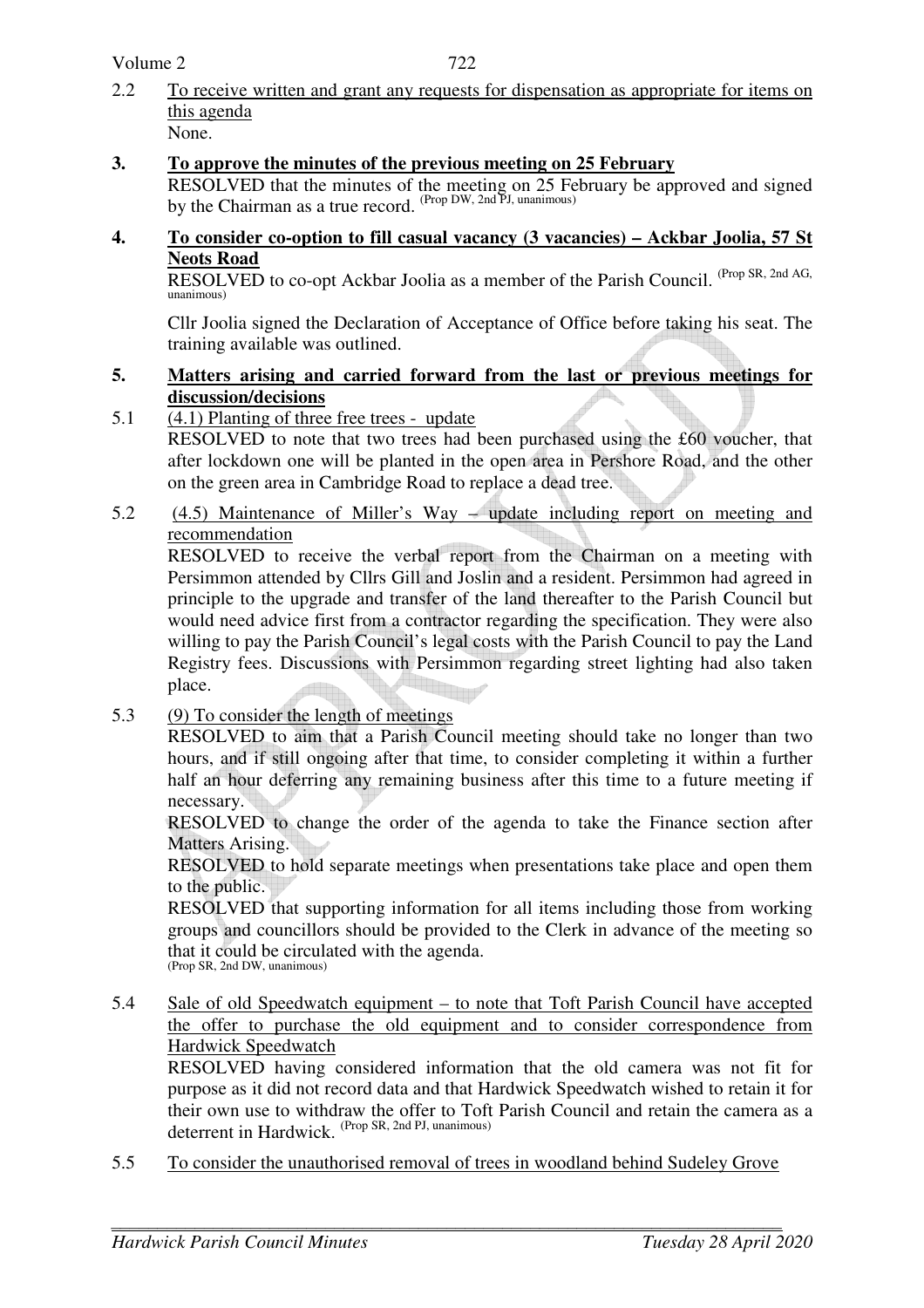### Volume 2

RESOLVED to obtain a the costs of replacing the trees including, supply, planting, maintenance until established and removal of the old stumps and invoice the resident for the costs as notice had previously been given to the resident both in writing and also by the Chairman that the trees should not be cut down. (Prop SR, 2nd AG, unanimous)

5.6 (4.3 of Jan meeting) LHI application 2020/21 new speed cushions along Cambridge Road successful

RESOLVED to invite Highways to a public meeting when lockdown is over to discuss the matter further.  $(\overline{Prop} \,\mathrm{AG}, 2nd \,\mathrm{DW})$ , carried with 4 in favour and 1 against)

### **6. Correspondence/communications received**

6.1 Resident – consideration of bollards to protect newly planted trees on the Recreation Ground

RESOLVED, having considered the implications for the contractor and the view of those who planted the trees that large logs on the ground should be used, that the Chairman should speak to the contractor to assess his views, and to defer this item to the next meeting.

- 6.2 Resident request for signage at Egremont Road play area RESOLVED not to install a sign noting that the resident should report antisocial behaviour to the Police.
- 6.3 Hardwick Pre-School request for signage

 RESOLVED that there was no objection in principle to the Pre-School putting up a sign, but to ask them to provide more information on the wording and location and to delegate to the Chairman and Clerk to make a decision on approval when this is received. (Prop DW, 2nd PJ, unanimous)

6.4 Hardwick Sports and Social Club (HSSC) – request for rent reduction

 At 8.36 pm, having previously declared an interest in this item, Cllr Rose left the meeting.

 RESOLVED to suspend the rent payments until pubs and clubs are allowed to reopen, and to reimburse HSSC the sum of £120 for the closure in March. (Prop AG, 2nd PJ,  $unamine)$ 

Cllr Rose re-joined the meeting at 8.39 pm.

6.5 La Biga mobile pizzeria – request to operate wood fired pizza van in Hardwick

 RESOLVED that there was no objection in principle to the request but to await further information on the proposed location and day of trading before further consideration deferring this to a future meeting when the information had been received.

- 6.6 CCC Local Highways Improvement Scheme 2021/2022 invitation to bid RESOLVED to defer this item to the next meeting and that members should draft proposals to be submitted to the Clerk prior to the meeting so that it could be circulated with the agenda.
- 6.7 CCC Street works notifications Cambridge Road and St Neots Roads RESOLVED that there are no objections.
- **7. Planning Applications and Decision notices and tree works applications**
- 7.1 Planning applications received since the last meeting
- 7.1.1 20/01392/HFUL 28 Main Street Demolition of existing garage and the erection of a replacement oak framed timber garage with store in loft space – to note response made between meetings. The Parish Council was neutral. Noted.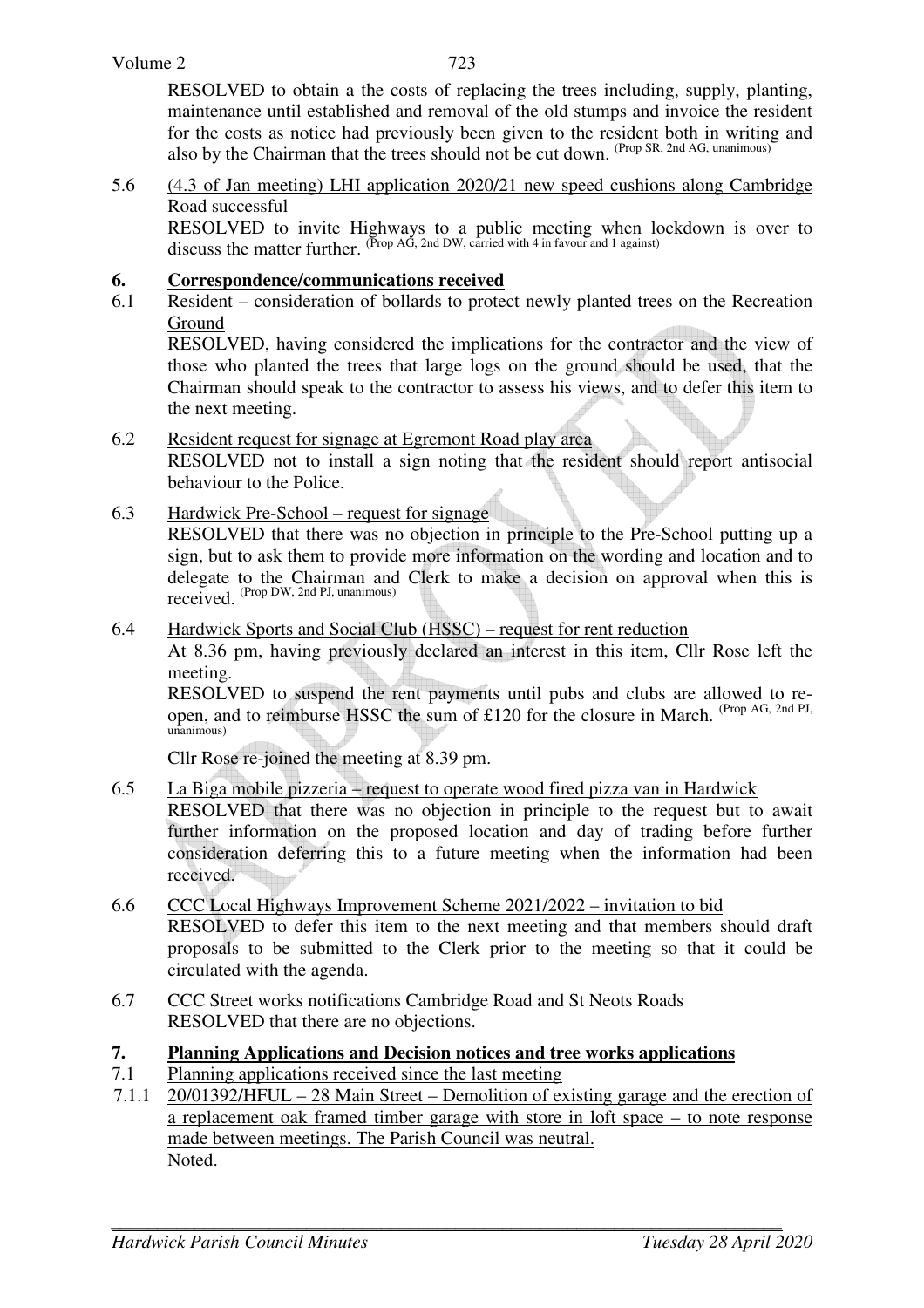Volume 2

- 7.1.2 S/0119/20/PA 8 Portway Road Single storey rear extension to note response made between meetings. The Parish Council was neutral. Noted.
- 7.2 SCDC Decision Notices
- 7.2.1 S/3206/19/COND3 339 St Neots Road Discharge of condition 3 (Materials) Condition discharged in full. The Parish Council made no response.
- 7.2.2 S/3206/19/COND4 339 St Neots Road Discharge of condition 4 (Hard and soft landscaping) – Condition discharged in full. The Parish Council made no response.
- 7.2.3 S/0194/20/DC 303 St Neots Road Discharge of conditions 7 (Foul water drainage scheme) and 8 (Surface water drainage) pursuant to planning application S/0629/17/FL for new 3 bed dwelling to the rear of 303 St Neots Road to replace previously approved new dwelling – Condition discharged in full
- 7.2.4 S/4309/19/FL 301 St Neots Road First floor loft conversion including raising of roof level – Permission refused.
- 7.2.5 S/4388/19/DC Land east of Highfields Road, Highfields Caldecote Discharge of conditions 8 (Ecology enhancement) and 10 (Badger sett) – Conditions discharged in full
- 7.2.6 S/4074/19/DC Land opposite 97 to 127 Highfields Road, Highfields Caldecote Discharge of conditions 2 (External materials), 4 (Landscape and Ecologial Management Plan (LEMP)) and 9 (Scheme to retain and improve the hedgerow) – Conditions discharged in full
- 7.2.7 20/01011/CL2PD 159 Limes Road Lawful development certificate for the conversion of an existing integral garage into a bedroom, removal of the garage door and new velux window – Withdrawn.
- 7.3 Tree Works Applications
- 7.3.1 20/1212/TTPO 17 Ashmead Drive RESOLVED that the Parish Council had no comments.
- 7.3.2 20/1230/TTPO 37 Ashmead Drive RESOLVED that the Parish Council had no comments.

# **8. Members reports and items for information only**

8.1 New Housing Developments and Planning Obligations

Cllr Rose reported that the Working Group meeting on 2 April did not take place due to the lockdown and matters were in abeyance until it was over. There were amended plans for the Working Group to look at. The housing developments had been delayed.

On a proposition by the Chairman, the order of business was varied to take items 9.1 – 9.3 next.

# **9. Finance, procedure and risk assessment**

9.1 To consider any quotes for urgent work required because of risk and Clerk's use of delegated powers

RESOLVED to note that:

The Clerk used delegated powers to contract Oakes and Watson to remove a tree near 17 Ashmead Drive which was dead & unsafe, at a cost of £680 plus VAT.

(4.3) Following advice from NALC that the Council could fund the easement as it was for its benefit Irena Spence of Tees Law had been contracted to draft the Deed of Easement for the drainage pipe under Parish Council land at a cost of £750 plus VAT and is working on the easement which will be considered by the Council when drafted.

The Clerk had invoked the Council's previous policy for handling planning applications between meetings and reporting to Council.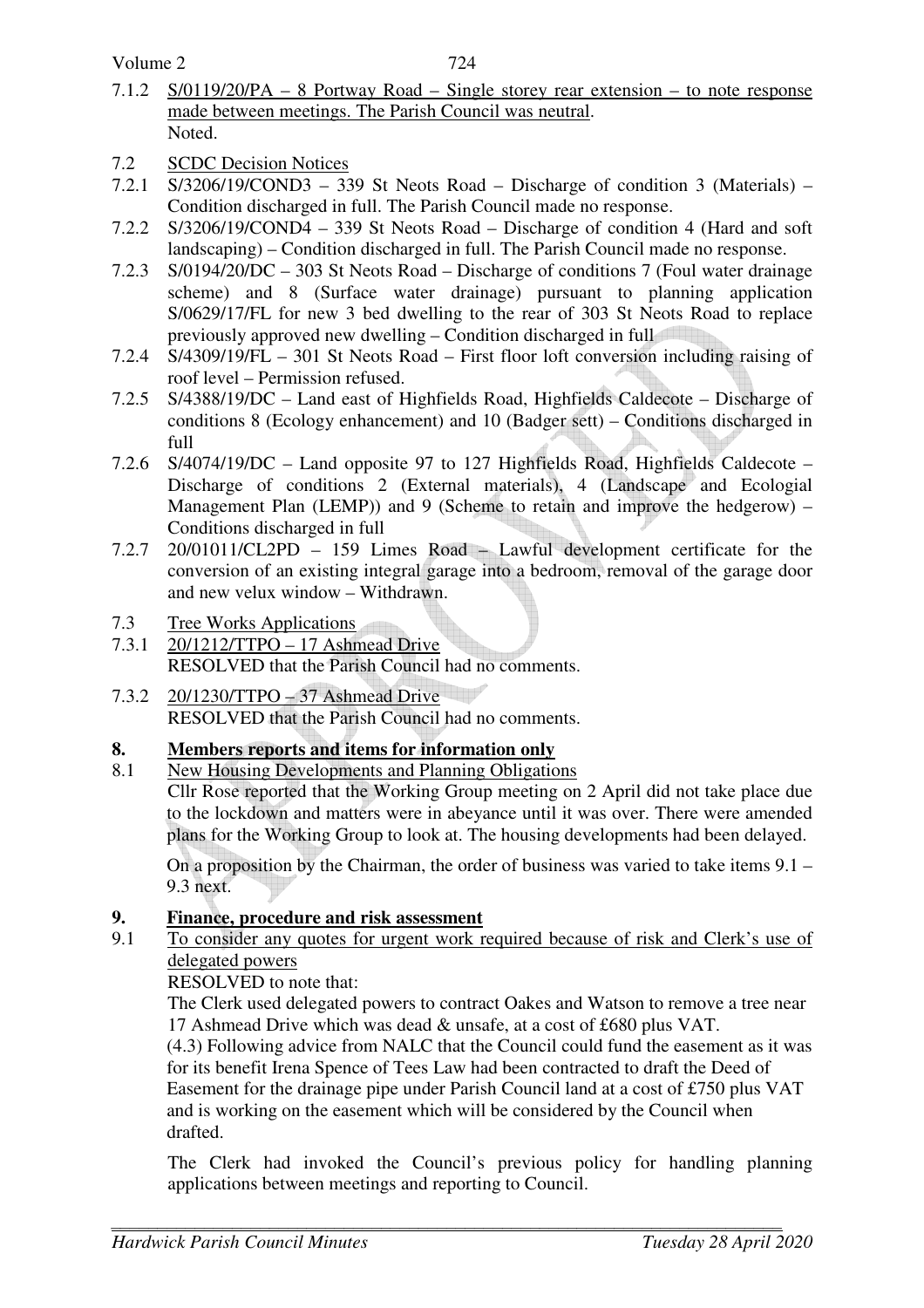9.3 To receive the financial report and approve the payment of bills

RESOLVED that the payments as listed in the finance report should be paid, plus Eastern Tree Surgery (Tree survey) £1500.00, RH Landscapes (Grass cutting)  $£936.00,$  (Prop AG, 2nd PJ, unanimous) RESOLVED a direct debit be signed for future invoices form 123 REG for the website hosting. RESOLVED to reimburse LGS Services for paying the website domain name £23.98 plus VAT. Salaries  $\text{\textsterling}395.42$ Hardwick School (Room hire)  $£80.62$ LGS Services (Admin support)  $£1370.41$ SSE (Streetlight electricity) (DD)  $£80.24$ I Giddings (Expenses – tree planting)  $\pounds 4.40$ Oakes & Watson (Tree removal)  $£816.00$ Payments for previous month approved between meetings Salaries  $£602.43$ CAPALC (Affiliation fee)  $£596.96$ RPM (Swing seat repair)  $\qquad 2384.00$ RPM (Cradle seat installation)  $£360.00$ SSE (Streetlight energy)  $£75.53$ James Wakeling (Hedge trimming)  $£60.00$ LGS Services (Admin support)  $£1323.56$ M Pooley/Cambs Cricket (Recreation ground vertidraining) £500.00 Kompan (Inspection)  $\qquad$  £505.71

Kompan (Phase 3)  $\pounds$ 56,795.01 RH Landscapes (Grass cutting)  $£492.00$ RH Landscapes (Grass cutting)  $£450.00$ 

Credits, including bank interest, and receipt of the precept, were noted.

- 8.2 Village Plan report and to consider any actions Nothing to report.
- 8.3 Zero Carbon grants for new community building. Proposal that the Parish Council seek an agreement in principle that the new centre be as zero carbon emitting as possible

 Cllr Joslin declared an interest as a member of the Fields of Grace carbon neutral promoting group in the village.

Cllr Rose reported that he had spoken to the architect and the building was to be as energy efficient as possible. The best option was the best insulation. This will be discussed with the contractors in the future when the time is right. The working group could not give a commitment to Zero Carbon emission at present as the detail was not known. Shaun Hughes had offered to help and supply information on his qualifications.

## **10. Members' items for the next agenda and for the Clerk's information and Closure of meeting**